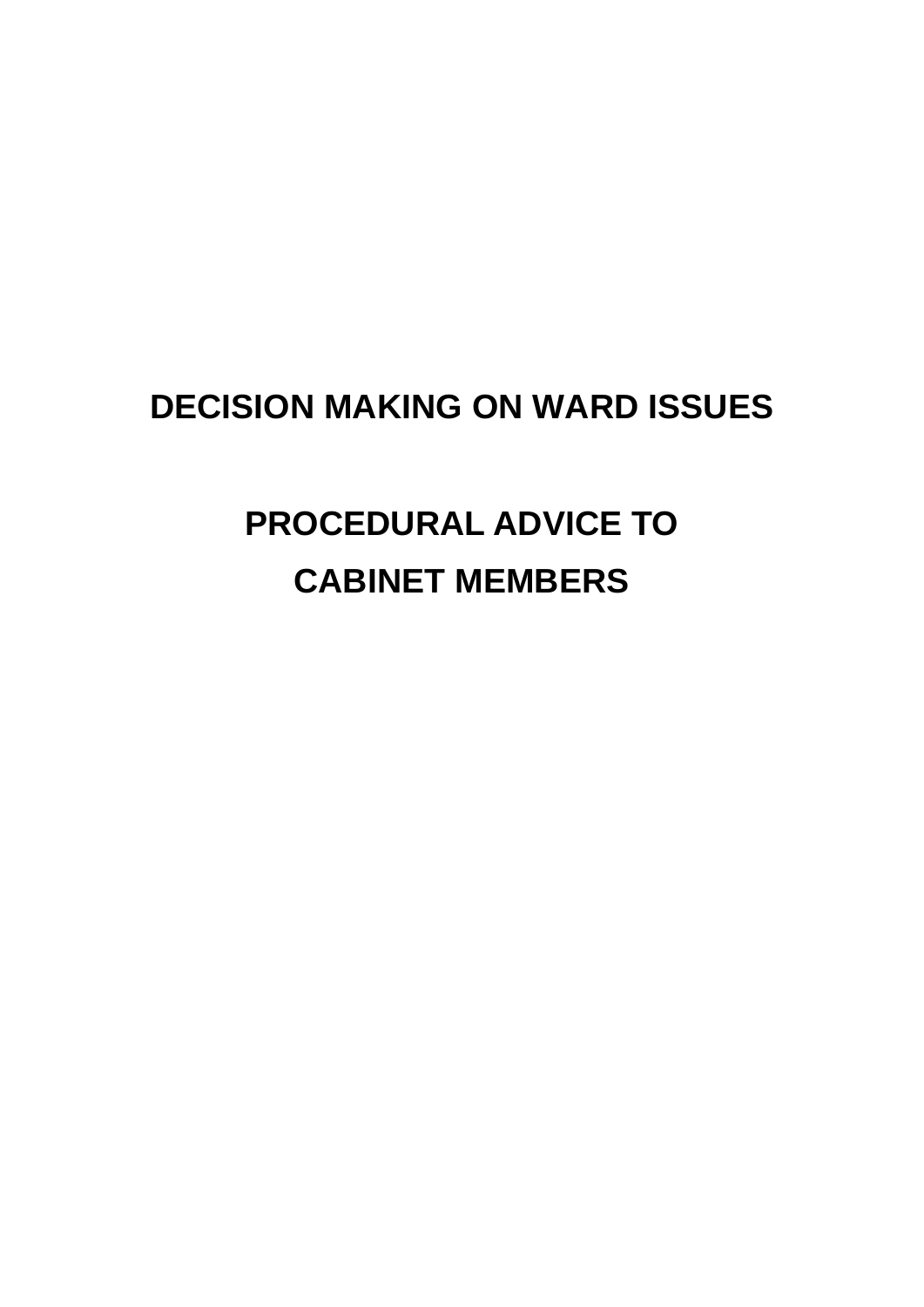## **Decision Making On Ward Issues**

## **Procedural Advice to Cabinet Members**

### **1. Background**

- 1.1 The Standards Committee has been asked to provide advice to Cabinet Members on procedures should they wish to campaign on behalf of their Ward on an issue which will be coming before the Cabinet for a decision. The Standards Committee referred the issue to a Working Group consisting of Council and independent members of that Committee and a member of the Cabinet.
- 1.2 The procedural advice set out below has been drawn up and agreed by that Working Party, with the benefit of advice from the Head of Legal Services. It was approved by the Standards Committee on the 23rd January, 2003.
- 1.3 The advice is to be reviewed after one year's operation.

#### **2. Context**

- 2.1 Cabinet members will on occasion find themselves having to resolve two different roles on a particular issue.
- 2.2 First, there is the role as **decision maker** in which they have to act in the best interests of the Council as a whole, taking account of all relevant matters.
- 2.3 The second role is that of **elected representative** where members will listen to and may wish to represent and on occasion even campaign for the views of local people. This is particularly an issue where the Cabinet member happens also to be the Cabinet member for the relevant Ward.
- 2.4 This paper is not concerned with quasi judicial decisions and similar matters such as planning applications or licensing matters. The Cabinet does not make such decisions. This issue relates to the sort of decisions on service provision and implementation of policy which are the responsibility of the Cabinet. There is no doubt that in quasi judicial decisions, it is inappropriate for a member to express a view before the decision-taking meeting which might indicate that his or her mind has already been made up on the issue. This will raise clear questions of legality and could raise question marks (however undeserved) about probity. Matters which come before the Cabinet, on the other hand, can legitimately be the subject of political debate and of party political or local priorities. There is ordinarily no problem with Cabinet members putting forward political policies and priorities and seeking to follow those, provided that when the decision is taken they do not blindly follow those policies and priorities but do have available and take into account all the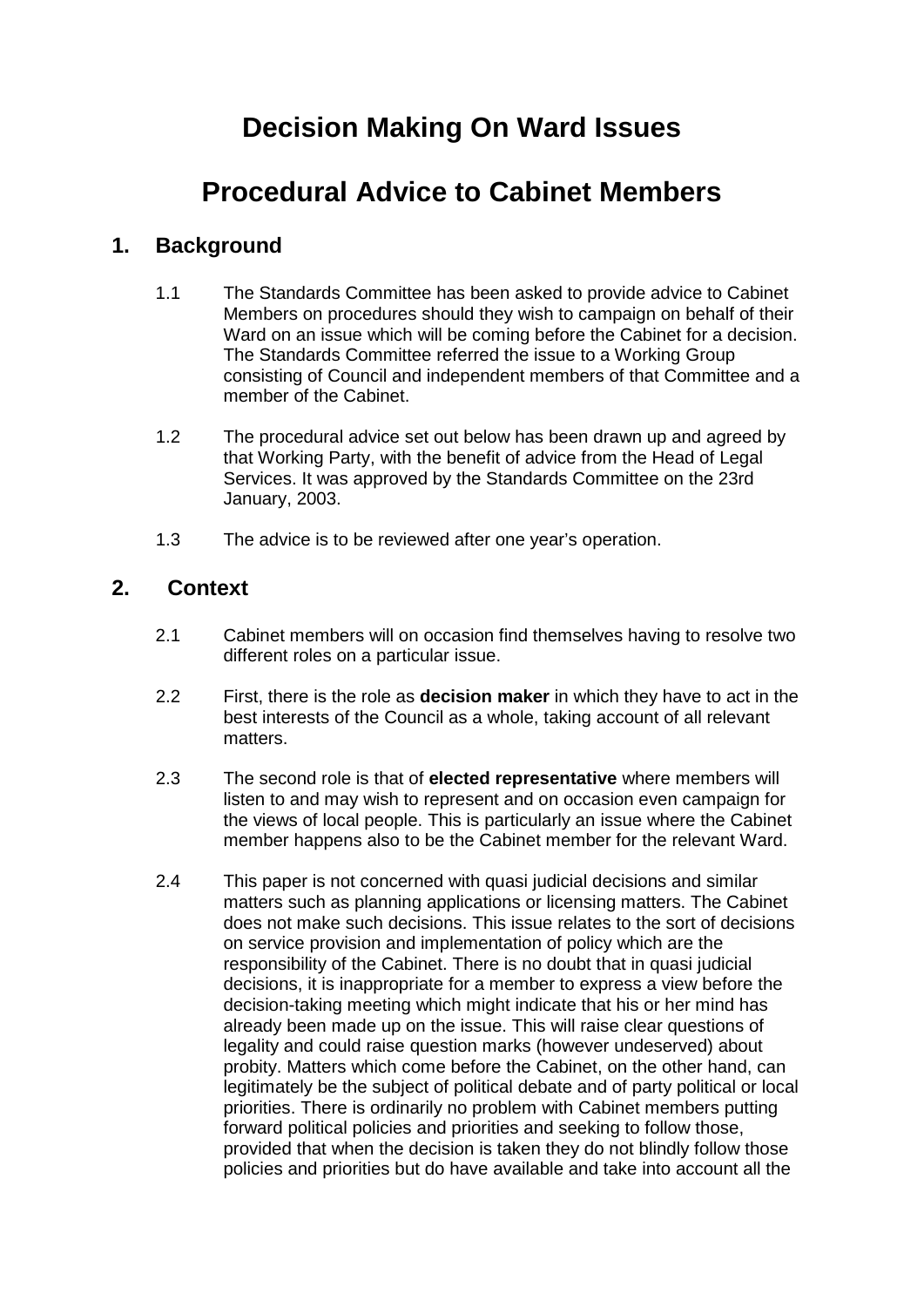relevant information so that a balanced decision can be made. In many cases there will be a range of decisions which might be reasonable on the basis of all the relevant facts and Cabinet members can exercise political choice in making the decision.

- 2.5 Similarly, a Cabinet member can express a view or a preference on an issue beforehand, subject to the same proviso.
- 2.6 This is not an issue about compliance with the Code of Conduct for Councillors or about declarations of interest. It is simply a matter of ensuring that the decision is legally taken and cannot be challenged through the Courts. The principal requirements for a valid decision are that:-
	- all relevant issues have been taken into account;
	- no irrelevant issues have been taken into account; and
	- the decision is not so irrational that no reasonable person could have made it.

This is also now tempered by the need to ensure that any human rights issues are satisfactorily resolved.

- 2.7 There is, therefore, no reason why a Cabinet member should not express a view about the ward issues arising on a particular decision; nor is there any reason why he/she should not seek to ensure that the Cabinet are aware of such issues at the time the decision is taken.
- 2.8 A problem arises, however, if the member wishes either to "campaign" so vigorously for a particular decision on behalf of his/her constituents that the member's ability to put that issue aside and take a balanced view of all relevant matters at the time the decision is taken comes into question. Similarly, of course, there is a problem if the member wishes solely to campaign on behalf of his/her constituents and allow others to take the balanced decision.

#### **3. Advice on Procedures**

- 3.1 It is accepted that a Cabinet member may on occasion put him/herself into a position where his/her ward interests are placed ahead of Cabinet duties and the Member is thus excluded from being able to take part in the vote on the issue.
- 3.2 However, this should only be on rare occasions on major issues having particularly significant implications within the ward. This is because, although constituents may well have expectations of their ward councillors, the Council and also the public as a whole also expects the duly appointed Cabinet to take the responsibility for decision making. This is even stronger where the issue relates to the Cabinet member's own portfolio.